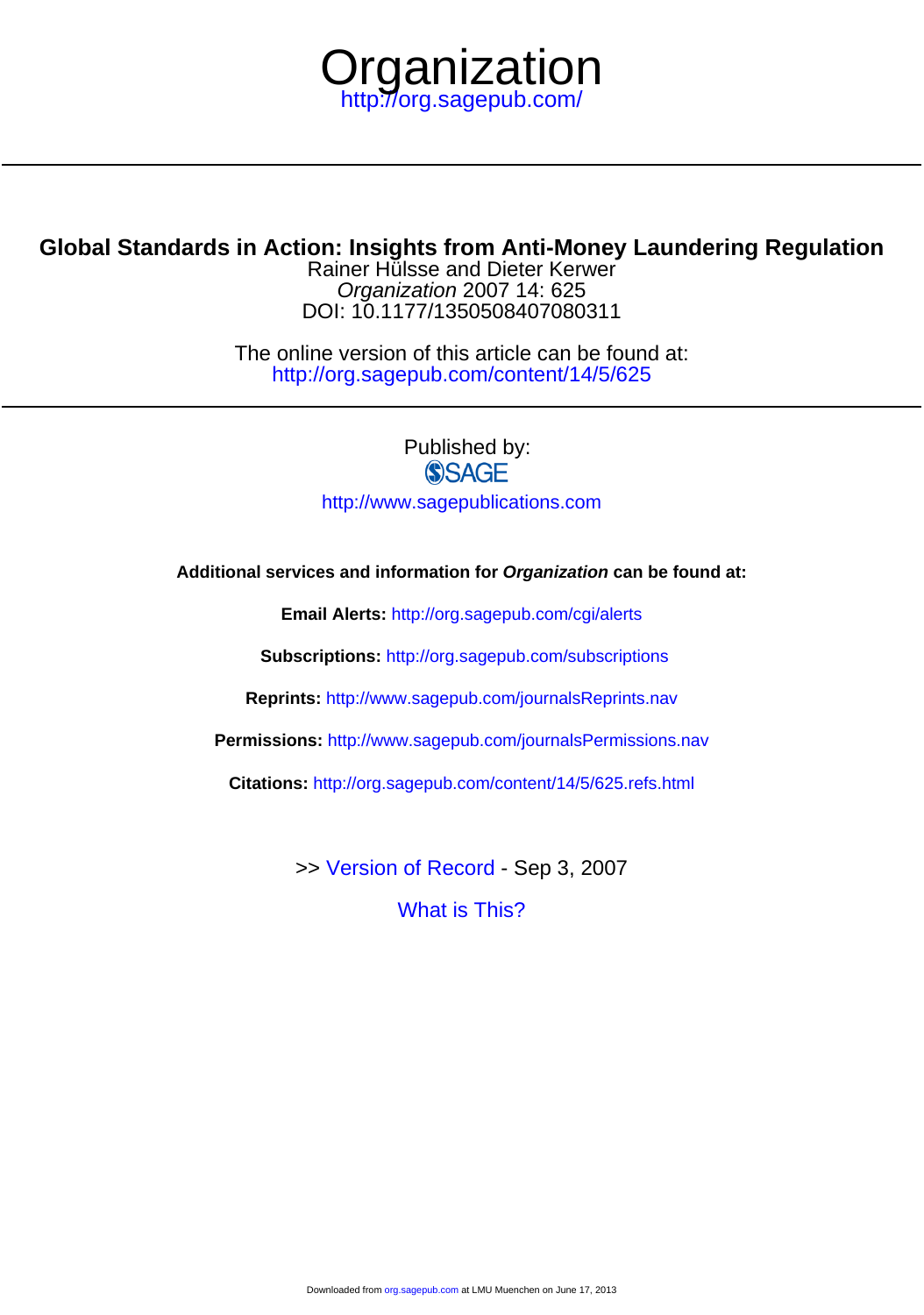**Volume 14(5): 625–642 ISSN 1350–5084 Copyright © 2007 SAGE (Los Angeles, London, New Delhi and Singapore)**

# **Global Standards in Action: Insights from Anti-Money Laundering Regulation**



# Rainer Hülsse

Geschwister-Scholl Institute, Ludwig-Maximilians University, Munich, Germany

# Dieter Kerwer

Chair for Political Science, Technical University Munich, Germany

*Abstract.* As organizations have come under the increasing influence of *global rules of all sorts, organization scholars have started studying the dynamics of global regulation. The purpose of this article is to identify and evaluate the contribution to this interdisciplinary field by the 'Stockholm Centre for Organisational Research'. The latter's key proposition is that while global regulation often consists of voluntary best practice rules it can nevertheless become highly infl uential under certain conditions. We assess how innovative this approach is using as a benchmark the state of the art in another field of relevance to the study of global regulation, i.e. 'International Relations'. Our discussion is primarily theoretical but we draw on the case of global anti-money laundering regulation to illustrate our arguments and for inspirations of how to further elaborate the approach. Key words. global governance; international organization; legitimacy; money laundering; regulation; standard*



The seemingly anarchic global world is ordered to a surprising extent by rules. The global rule-making is driven by a multitude of actors, such as states, international organizations and private actors. Given the prominence and the chaotic nature of global regulation, it is hardly surprising that it

DOI: 10.1177/1350508407080311 http://org.sagepub.com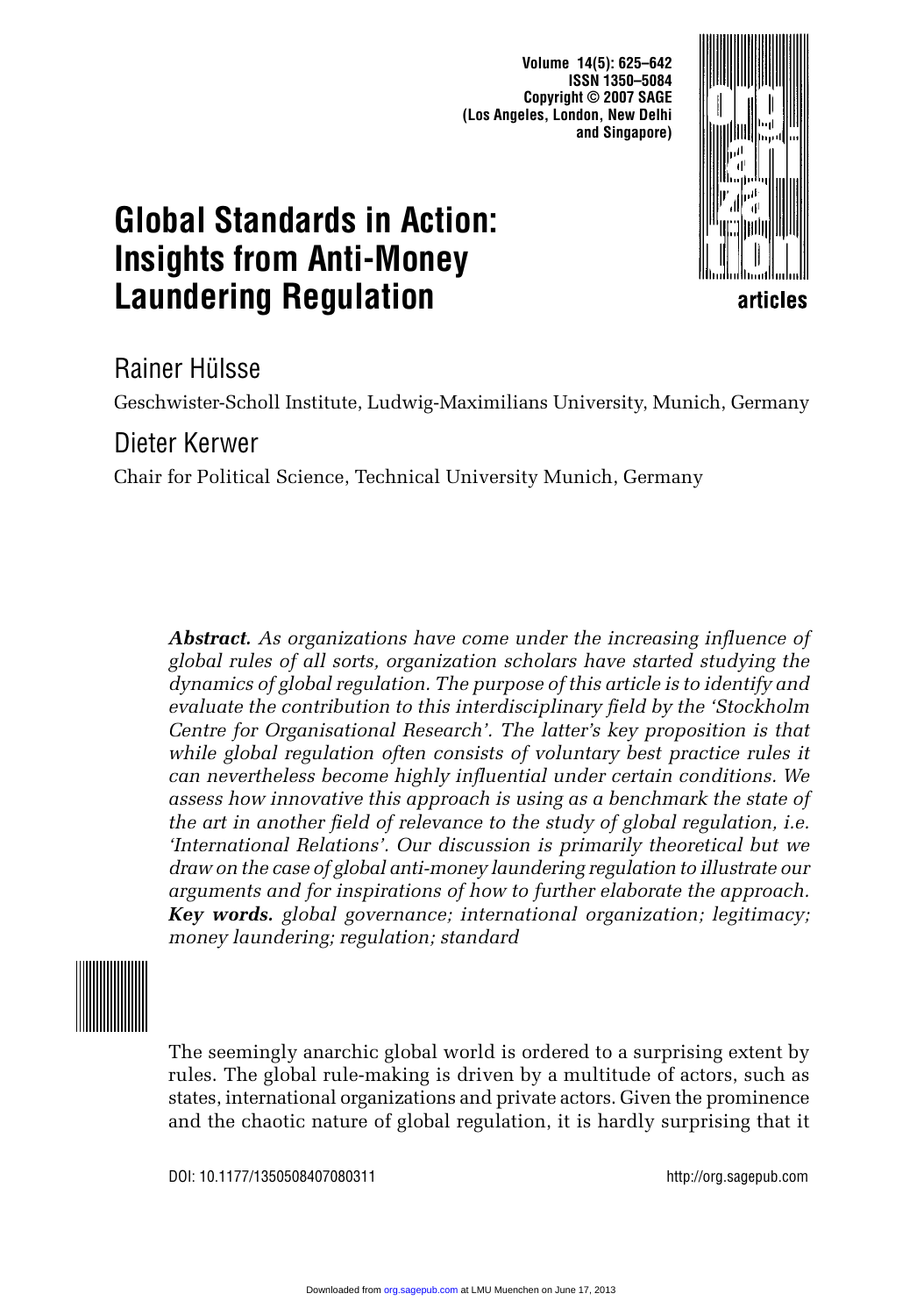

has given rise to a considerable research effort across a wide range of disciplines, ranging from legal studies, to economics and political science. More recently, organization scholars have also become interested in studying global regulation. Especially scholars working in the neo-institutional tradition have identified global rules as important environmental factors shaping modern organizations. Most prominently, the 'world society approach' of the 'Stanford School' argues that organizations and states are increasingly shaped by highly influential world cultural templates (Boli and Thomas, 1999; Drori et al., 2006; Meyer et al., 1997). Other important contributions to the study of global regulation come from a group of scholars that due to their link with the 'Stockholm Centre for Organisational Research' (SCORE) we call here the Stockholm School. The starting point of this approach is the proposition that global governance is characterized by a shift to soft regulation: global regulators of all kind frequently create world order by setting voluntary rules, i.e. standards (e.g. Ahrne and Brunsson, 2004; Brunsson, 1999; Brunsson et al., 2000; Djelic and Sahlin-Andersson, 2006; Mörth, 2004; Tamm Hallström, 2004). While building on key insights of the Stanford School, focus is on the mechanisms of rule-creation and diffusion.

The purpose of this article is foremost to identify and discuss this approach's principal contributions to the study of global regulation. We illustrate our discussion with insights from the global anti-money laundering regulation, as it has developed over the past 20 years. This is an interesting empirical case not only because one would hardly expect voluntary rules here, but also because it allows us to highlight one important aspect of global regulation so far overlooked: the fact that standards seem to follow a life cycle.

Our discussion is structured in the following way. First, we spell out the approach's key propositions regarding global rule-making. In particular, we focus on the crucial role of expertise and 'third party enforcement' for making voluntary rules work. Thereby, we assess how innovative each of the key propositions actually is using as a benchmark the state of the art in the field of International Relations (IR). The reason for this choice is—apart from personal familiarity—that IR-scholars should have considerable experience with global regulation. We then go on to show how standards work in different environments, as this promises to solve one of the major problems the IR-literature on global governance is struggling with: the global governance dilemma. Finally, we summarize our argument and indicate how the organizational approach could be developed further.

# **Standards on the Rise**

According to the Stockholm School, global regulators have a peculiar way of creating global order: they seek to influence other autonomous organizations by stipulating best-practice rules. Such 'standards' are rules that 'give advice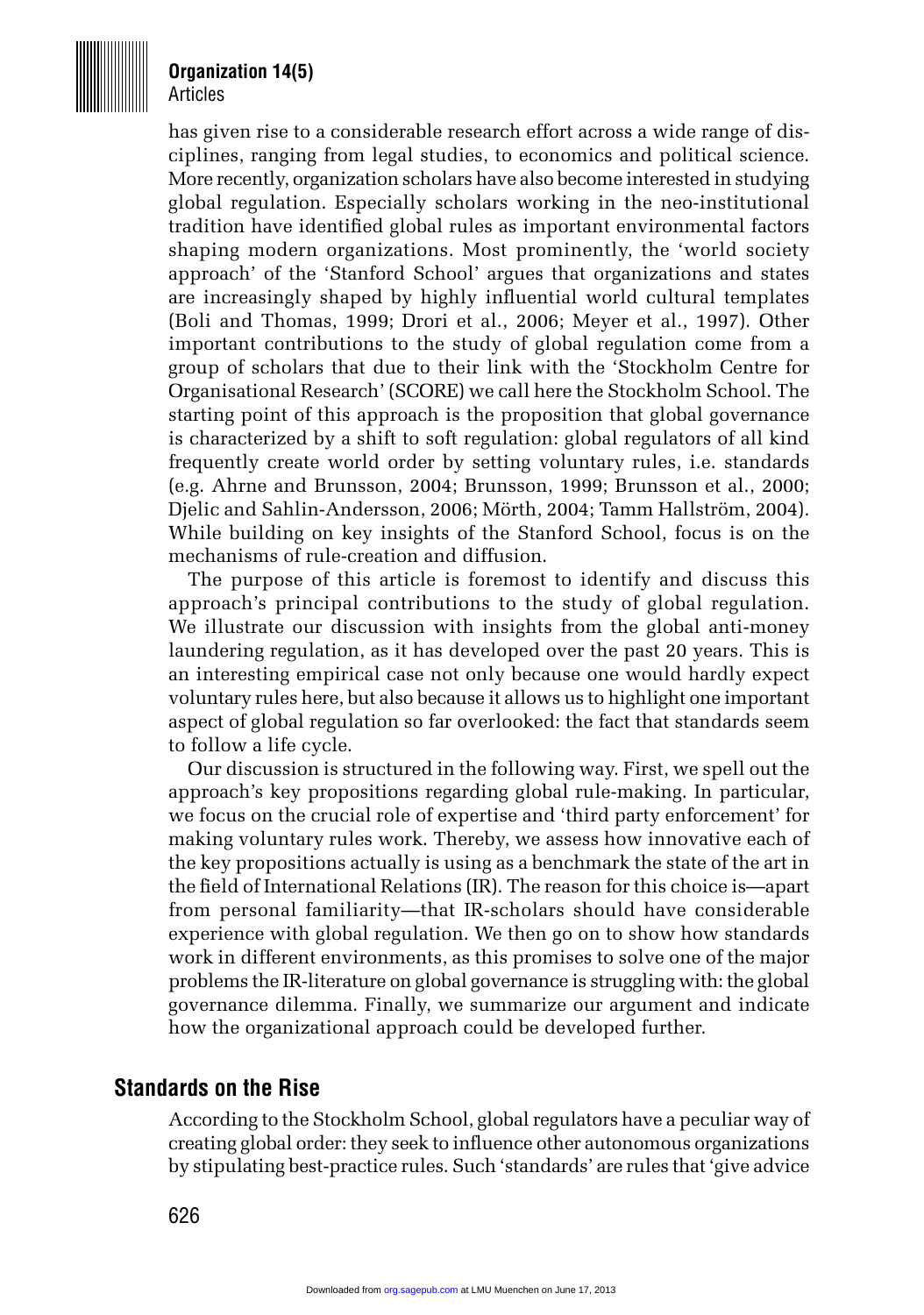

Rainer Hülsse and Dieter Kerwer

to many' (Brunsson, 1999). Standards form a category of rules of their own, different from formal legal rules backed up by material sanctions, as well as norms backed up by socialization of actors. Furthermore, this concept of standard differs from the conventional understanding of standards as rules for co-ordination purposes dealing with mostly uncontroversial technical matters such as ensuring technical compatibility, or enhancing market transparency, and set by organizations that have been created specifically for that task. By contrast, the organizational approach sees standards as universal rules that can address any public policy issue and that can be set by any rule-maker.

This concept of standards as voluntary best-practice rules is a truly sweeping concept, as it captures a large amount of rule-making activity. The paradigmatic case of the transition in global rule-making to best-practice standards is the International Organization for Standardization (ISO). Formerly mostly involved with defining technical compatibility standards it is now also known for its ISO 9.000 standard for quality management and its ISO 14.000 standard for environmental management. But there are numerous other organizations involved in global standardization, for example the Codex Alimentarius Commission of the World Health Organization's food safety standards (Princen, 2006), the World Intellectual Property Organization's copyright standards, and the Basel Committee for Banking Supervision's safety standards for banks (e.g. Kerwer, 2004). Organizations setting a large number of standards in different issue areas include the OECD and European Union. Examples of private actors defining voluntary best-practice standards are credit rating agencies (Kerwer, 2002) and the Forest Stewardship Council's standards of sustainable forest management (Cashore, 2002).

The organizational approach offers a fresh perspective on global regulation when compared to the status quo in IR. In this field, the dominant metaphor of global rules is 'international law' (Raustiala and Slaughter, 2002; Zürn and Joerges, 2005). The specifics of global regulation are dealt with as deviations from this ideal (Abbott and Snidal, 2000). The dominance of the law metaphor is also reflected in the perspective on rule-making: public actors make the relevant regulation, private actors are only seen as participating in the process (Risse, 2002). The reason for this assumption that global rule-making needs to be about binding rules is not only analytical but also normative. It is a prerequisite for good governance in the public interest (Zürn and Joerges, 2005). However, organization theory suggests that this perspective might not do justice to the realities of global regulation.

In the following, we want to illustrate our discussion of the Stockholm approach with the example of anti-money laundering. This field may be considered a hostile terrain for voluntary standards. Money laundering, i.e. the activity of converting illegal into legal money, is greatly facilitated by the benevolent regulatory environment of some states. In many instances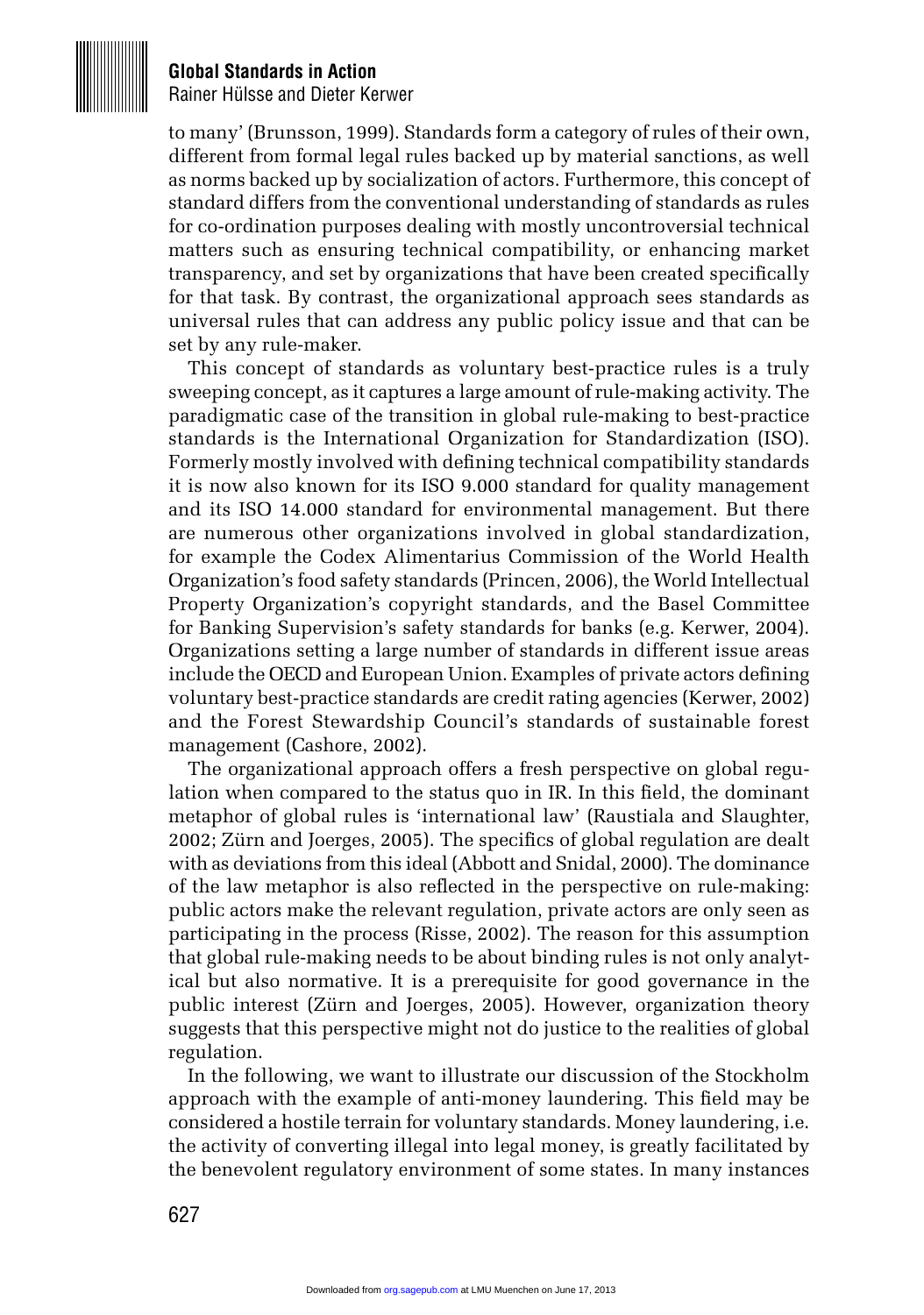

such states greatly benefit economically from housing an 'off-shore financial centre'. For this reason, money laundering appears to be a policy problem of the tougher sort. Even if there were a general preference for preventing money laundering among all relevant states, cooperation would be difficult. Since states could benefit from more restrictive regulation elsewhere, the actor constellation is a prisoner's dilemma situation. Therefore, anti-money laundering rules would need to be backed up by material sanctions. Thus, if we were to find voluntary rules in this case it would be a strong case for the significance of voluntary standards in global regulation.

Present anti-money laundering efforts date back to the 1980s. In 1986, the US criminalized money laundering as part of its war against drugs (Helleiner, 1999; Reinicke, 1998: 143; Simmons, 2001: 607; Winer, 2002). Next, it won the support of its G7-partners for an international organization designed to fight money laundering world-wide. In 1989, the G7 established the Financial Action Task Force (FATF).<sup>1</sup> In 1990, it released a set of rules on money laundering, after 9/11 complemented by a set of rules on the finance of terrorism (Rawlings and Unger, 2005: 8; Williams and Baudin-O'Hayon, 2002: 138; Winer and Roule, 2002). These '40 + 9 Recom-mendations' are standards in the sense of the organization theory featured here. They are designed to motivate states to develop their own national anti-money laundering rules. However, they do not force states to do so. This is the core message of its self-definition:

The Financial Action Task Force (FATF) is an inter-governmental body whose purpose is the development and promotion of national and international policies to combat money laundering and terrorist financing. The FATF is therefore a 'policy-making body' created in 1989 that works to generate the necessary political will to bring about legislative and regulatory reforms in these areas. The FATF has published 40 + 9 Recommendations in order to meet this objective.<sup>2</sup>

Admittedly, FATF has backed up its voluntary standards with enforcement mechanisms. Members of the organization that fail to comply have to fear sanctions ranging from mere warning letters to outright expulsion from the organization. Non-members ignoring FATF standards risk being put on a 'black list' that FATF publishes (see below). However, both enforcement mechanisms have remained rather weak. First of all, since the 40 + 9 Recommendations are only broad frameworks they grant considerable leeway in how to comply with them. Second, even in cases in which compliance was problematic, sanctions were hardly ever applied. And finally, since membership in FATF is voluntary, members always have the option of escaping sanctions by leaving the organization. Non-members do not have this option, but the black list was short-lived. Overall, the sanctions attached to anti-money laundering standards are so weak that they are best classified as standards rather than coercive rules.<sup>3</sup> To conclude, despite the fact that money laundering is a policy problem that should require binding rules, regulators dealt with it by standards.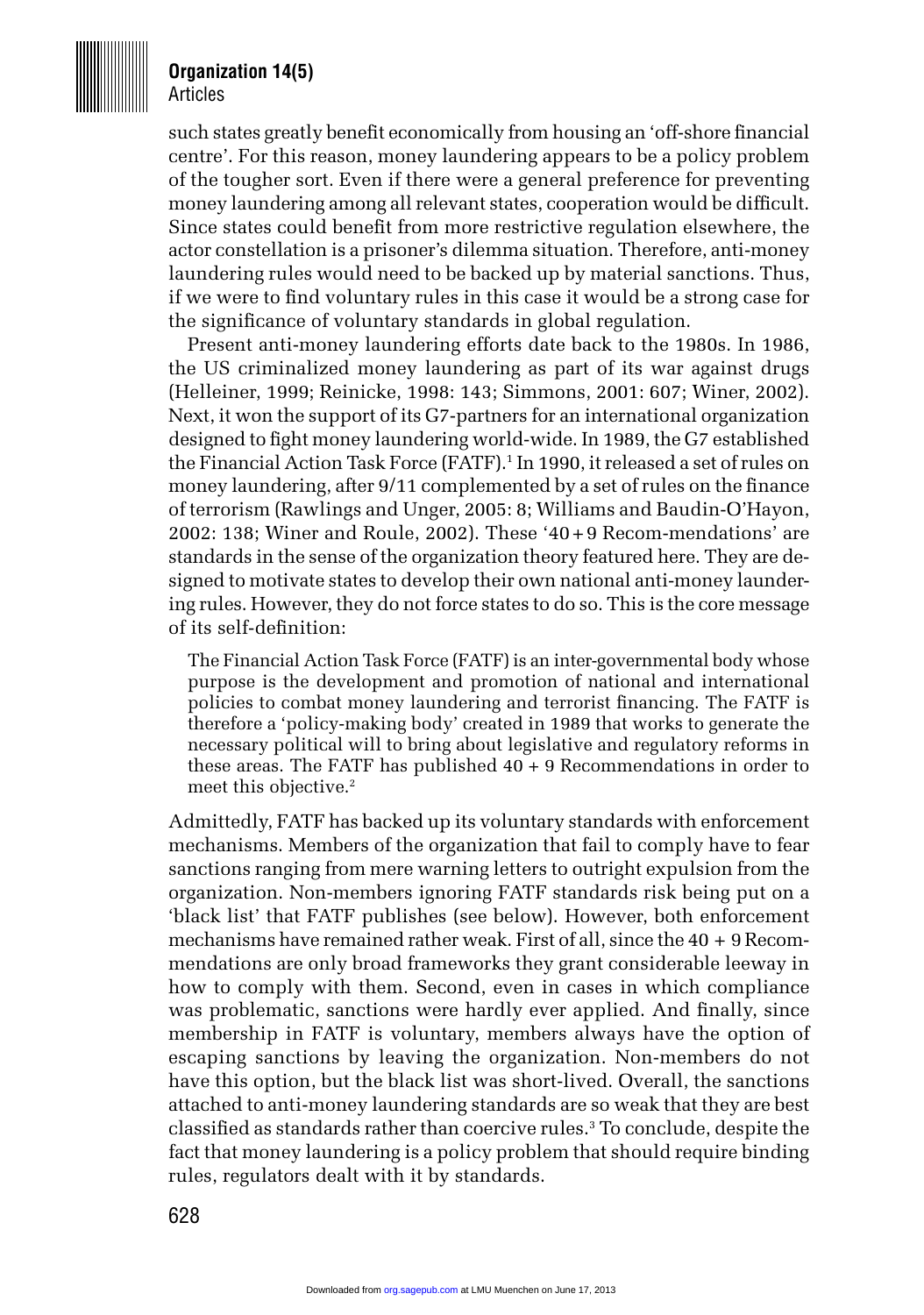

# **Global Standards in Action** Rainer Hülsse and Dieter Kerwer

# **Standards in Action**

The Stockholm view of global regulation suggests taking seriously the fact that global regulation increasingly consists of standards. This raises the question how such standards can actually work. Especially in the global realm it seems to be rather unlikely that they have an impact. Why should powerful nation-states or multinational companies go through the trouble of following standards if they are only voluntary? In the following, we analyse how it is possible for standard-setters to motivate others to follow their rules. To this end we describe how standards work according to this theoretical framework and illustrate the main mechanisms by referring to the anti-money laundering case. We emphasize the crucial importance of expertise and argue that power is more important here than it might appear.

# *Expertise*

The framework's basic model of standardization consists of an actor constellation in which one autonomous organization, the standard setter, seeks to influence another autonomous organization, the potential standard user. The standard setter is successful, whenever a potential user finds the standards to be incorporating knowledge which is relevant for problem solving (Brunsson and Jacobsson, 2000). If standards are based on such credible expertise, the standard-setter acquires rule-making authority and can routinely inspire other organizations to follow its standards according to the logic of appropriateness. Thus, legitimacy through expertise is the major explanation for how standard-setting works. In fact, the approach claims that it is one of the striking characteristics of standards that more than other types of rules they rely on specialized or expert knowledge. And more than that: standards are even defined as a special form of expertise: 'Standards are expert knowledge stored in the form of rules' (Jacobsson, 2000: 41). Accordingly, standard-setters incorporate expert knowledge by adopting organizational procedures that ensure that experts from various fields participate in the standard setting process (Tamm Hallström, 2004).

But how exactly is expertise doing the trick? How does it create legitimacy? The answer is that users easily accept 'expertise' as relevant and correct. Hence 'the growing importance of standardization is linked to a high degree of legitimacy for those, who are presumed to know more than the rest of us' (Jacobsson, 2000: 41). Two features of expertise are particularly important to understand how it creates legitimacy. First, expertise is a kind of knowledge that claims to be highly relevant for practical purposes. This is due to the nature of the type of knowledge that qualifies as 'expertise'. Expertise is stored in professions and organizations, rather than in academic disciplines. Like scientific knowledge, expertise is general and abstract and thus has a wide field of application. Unlike scientific knowledge, expertise embodies sound practical advice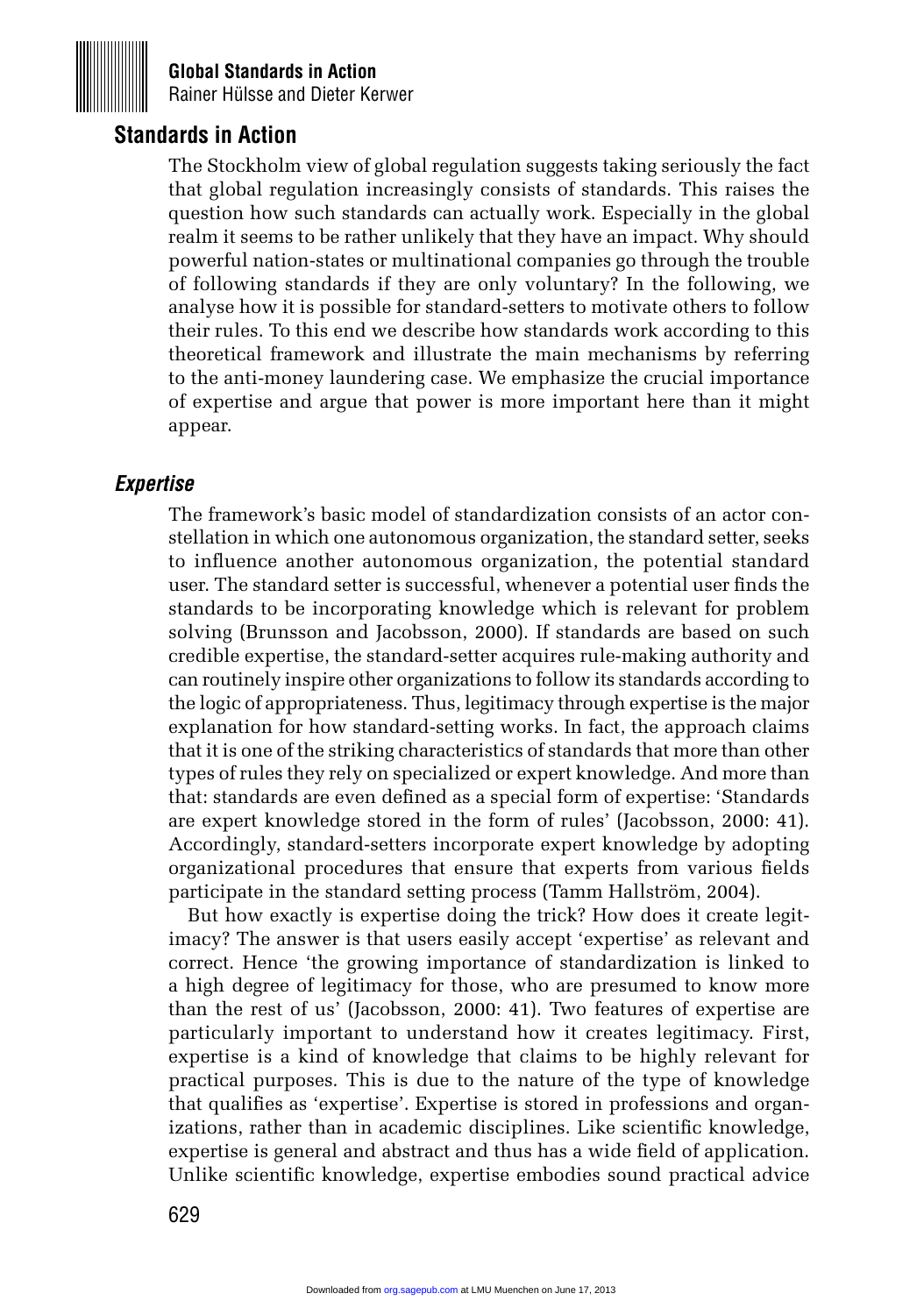

(Tamm Hallström, 2004), and not just knowledge about the world, which often appears contradictory and hypothetical. This makes expertise useful to the user, reducing her search costs. Rather than searching for a custom-made solution to a problem, users will rely on the standards as guides in problem solving. Second, expertise is a kind of knowledge that claims to be correct. This claim is difficult to challenge for the user. Expertise is knowledge produced and administered by specialists and can only be challenged by specialists. 'Their competence is considered so advanced … that it cannot be evaluated or controlled by persons without the same education and the same access to research' (Jacobsson, 2000: 42). Expertise introduces an asymmetry between the expert that knows and the layperson that does not. Most of the time the layperson will have to trust the expert. This, too, makes expertise useful to the user, as she can rely on standards to justify her conduct. Following an accepted and widespread standard, for example a standardized environmental management system, will put the user in a strong position when held accountable.

The central role of expertise can be illustrated with the case of anti-money laundering standards. First, expertise had an impact on the standard setting process. Experts constituted a 'transnational policymaking community' with a shared world view, which enabled an agreement on a set of standards in less than a year after its foundation (Helleiner, 2002: 188–89). Second, expertise also promoted rule following among states: 'The FATF process was driven by technocrats from finance ministries, regulators and law enforcement, not by foreign ministries or political figures. Its standards were neutral, and its judgements, initially confidential, were recognized to be fair' (Winer, 2002: 44). Or, to put it differently, expertise endows antimoney laundering rules with legitimacy. For countries not members of FATF it is much easier to accept rules made by experts (even foreign ones) than rules by politicians from foreign countries. Experts are above the state. They represent causes not states. Hence, one can accept their rules in spite of not having participated in the rule-making.

These insights are corroborated by the empirical observation of how FATF works. FATF-members come together for plenary meetings three times a year. This is where the decisions are taken and where the rulemaking takes place. Therefore, one would assume this to be a political forum. But, according to the annual reports, plenary meetings are expertground: FATF's first annual report, for example, notes that 'more than one hundred and thirty experts from various ministries, law enforcement authorities, and bank supervisory and regulatory agencies, met and worked together' (FATF Annual Report, 1989–1990: 3). And not a single annual report fails to point to the fact that FATF's plenaries are expert-meetings. Similarly, FATF's typology meetings are presented as 'experts' meetings' (FATF Annual Report, 1998–1999: 6), as a 'forum for law enforcement and regulatory experts' (FATF Annual Report, 1998–1999: 48) to discuss recent trends in money laundering-methods and possible countermeasures.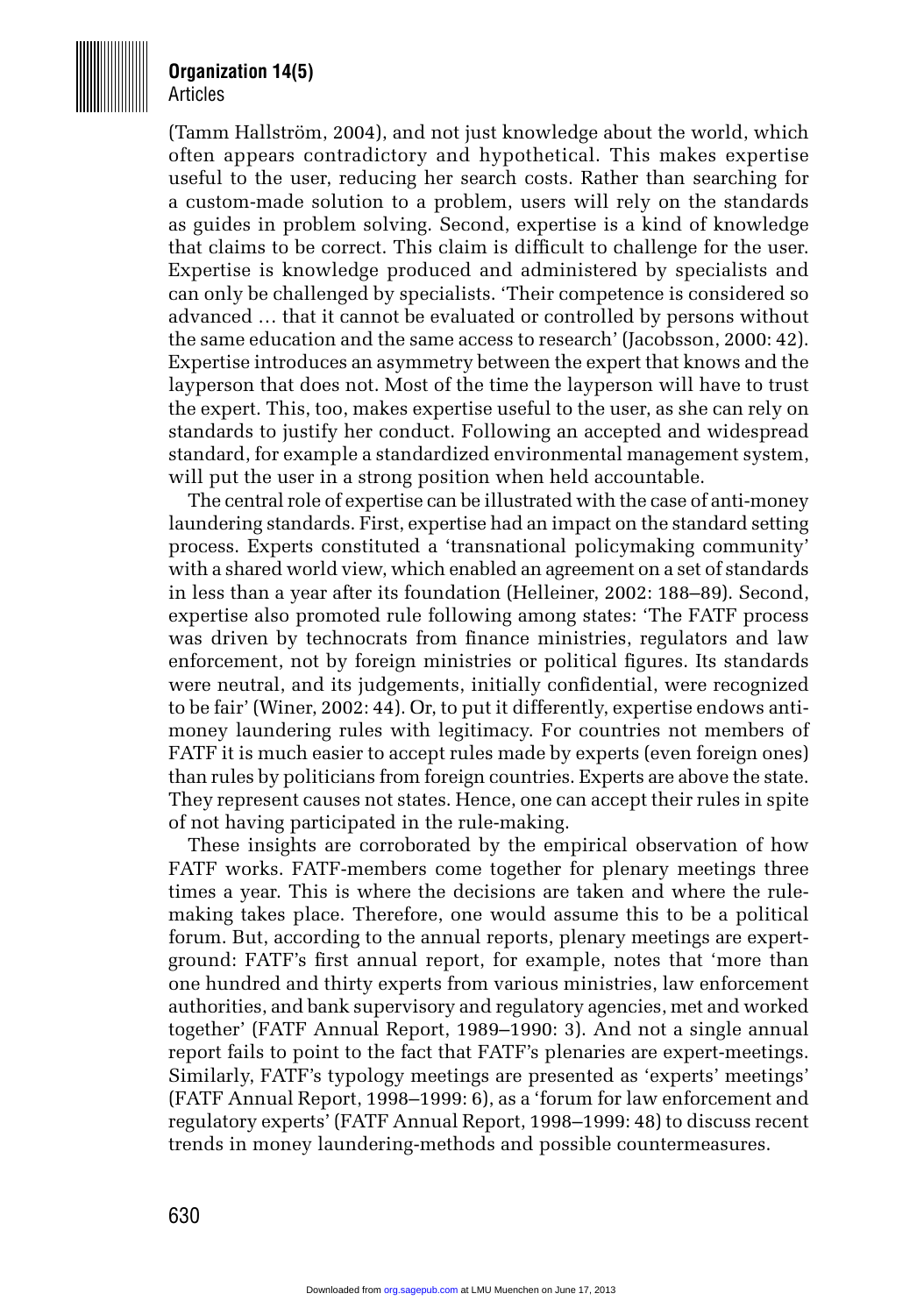

#### **Global Standards in Action** Rainer Hülsse and Dieter Kerwer

Another way in which expertise matters is the implementation procedure. To ensure that its members actually implement and apply the standards, FATF conducts so-called mutual evaluations. This is a monitoring mechanism through which FATF-members evaluate each other. The literature praises this peer review for having been extremely efficient in securing FATF-members' compliance (Levi and Gilmore, 2002; Sansonetti, 2000). It, too, is expert ground. FATF's annual reports describe the evaluation teams as consisting of 'three or four selected experts, drawn from legal, financial and law enforcement fields of other members' (FATF Annual Report, 1998–1999: 9). This job is done by experts because they are seen as a guarantee for objective monitoring. One annual report explains: 'The purpose of this exercise is to provide a comprehensive and *objective* assessment of the extent to which the country in question has moved forward in implementing effective measures to counter money laundering' (FATF Annual Report, 1998–1999: 9, emphasis added). And the academic literature, too, considers 'objectivity' a main feature of the mutual evaluations (Sansonetti, 2000: 224). Thus, the mutual evaluationmechanism 'holds out the promise of greater legitimation and 'buy in' potential than measures that are simply imposed' (Levi and Gilmore, 2002: 95).

Both the plenary meetings as well as the mutual evaluations regard FATF members. However, the expertise base is also a signal to non-members that FATF is an impartial regulator. The legitimacy of its measures is based on the fact that they are backed by experts. And with a view to the evaluation of non-members' regulation, the internal evaluations' objectivity should dilute fears among non-members of being evaluated in an unfair manner. FATF constructs mutual evaluations as a process where expertise, not power and politics matters. Overall, numerous procedural features of the anti-money laundering regime make it plausible that expertise is at least one important explanatory factor for rule-following.

This emphasis on expertise is reminiscent of the constructivist paradigm in IR, which identifies experts as important in shaping or creating the world view of co-operating states (e.g. Adler and Haas, 1992). However, there is a crucial difference in the understanding of how expertise works. It is probably fair to say that in IR the intuition dominates that experts are influential to the extent that they present arguments that persuade. This becomes especially clear, when the process of arguing is conceptualized as a Habermasian discourse (Müller, 1994; Risse, 2000). Organizational theory suggests a different mechanism by which expertise becomes important. Standard setters qualify their knowledge as expertise to avoid argument. They build their legitimacy by exploiting the asymmetry between experts and laypersons. The incorporation of expertise signals the rules' effectiveness. In a nutshell, standard setters acquire rule-making authority if users believe that standards embody high quality expertise.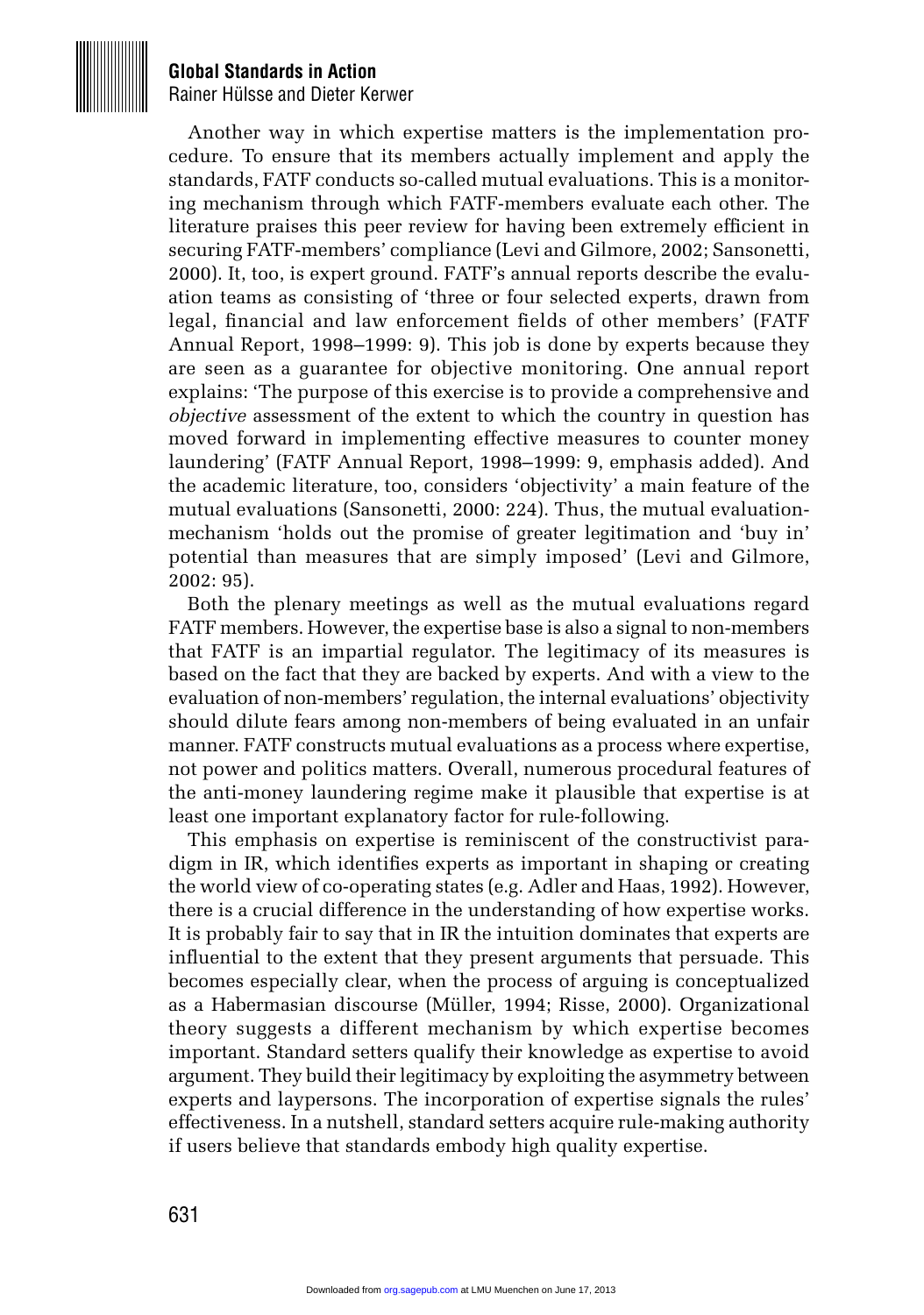

#### *Third Party Enforcement*

Expertise, while important, is not the only way in which standards become compelling. Another important mechanism for explaining rule-following is enforcement (Brunsson and Jacobsson, 2000: 134–137; Kerwer, 2005: 618–619). However, it is not standard setters themselves but rather other interested actors that make standards more compulsory. In fact, states, international organizations or private actors such as banks or individual firms by endorsing standards greatly boost their chances of success. For example, the European Union more recently adopted the accounting standards of the International Accounting Standards Board and by doing so has turned formerly voluntary standards into obligatory rules for many firms of its member states. Another example of enforcement is a multinational company that requires its suppliers to follow ISO quality management standards. If 'third parties' enforce standards in this way, the likelihood that standards are being followed greatly increases.

The mechanism of 'third party enforcement' is an ingenious way of re-introducing considerations of power in global regulation, making specific suggestions on how power matters. First, the concept of third party enforcement sees only a limited role for the use of power. Third party enforcement is considered an amplifier of a standard-setting arrangement that is already working. But third party enforcement cannot replace the standard-setting arrangement itself. It is limited to standards that already have achieved a certain level of technocratic legitimacy. Second, the conceptualization of third party enforcement puts limits on who may exert power. Thus, power is limited to enforcement by actors who are neither standard-setters nor standard-users. Most importantly, this conceptualization of power as third party enforcement excludes that standard-setters themselves resort to force. This is highly plausible as the use of power would be an outright contradiction to the technocratic legitimacy that standard-setters seek to attain. If these propositions are true, we should be able to observe that if power is institutionalized as third party enforcement, the scope of standard-setting should be enhanced; if on the contrary, powerful actors seek to enforce standards which are not recognized, or if standard setters themselves seek to resort to force, then standard-setting should be weakened.

The case of anti-money laundering offers an excellent illustration of how this specific form of global rule-making involves a specific institutionalization of power. FATF understood that compliance of its own members alone would not be enough. Money-launderers could easily escape anti-money laundering-rules in the OECD-world by shifting their activities to less regulated countries. Therefore, FATF needed to secure compliance of non-members, in effect global compliance, if it wanted to rule out money laundering (Sharman, 2006: 14). But why should nonmembers comply with these rules, given that they had not participated in the rule-making process? For most observers, the reason is quite obvious: non-members comply because of force. In this understanding, FATF's rules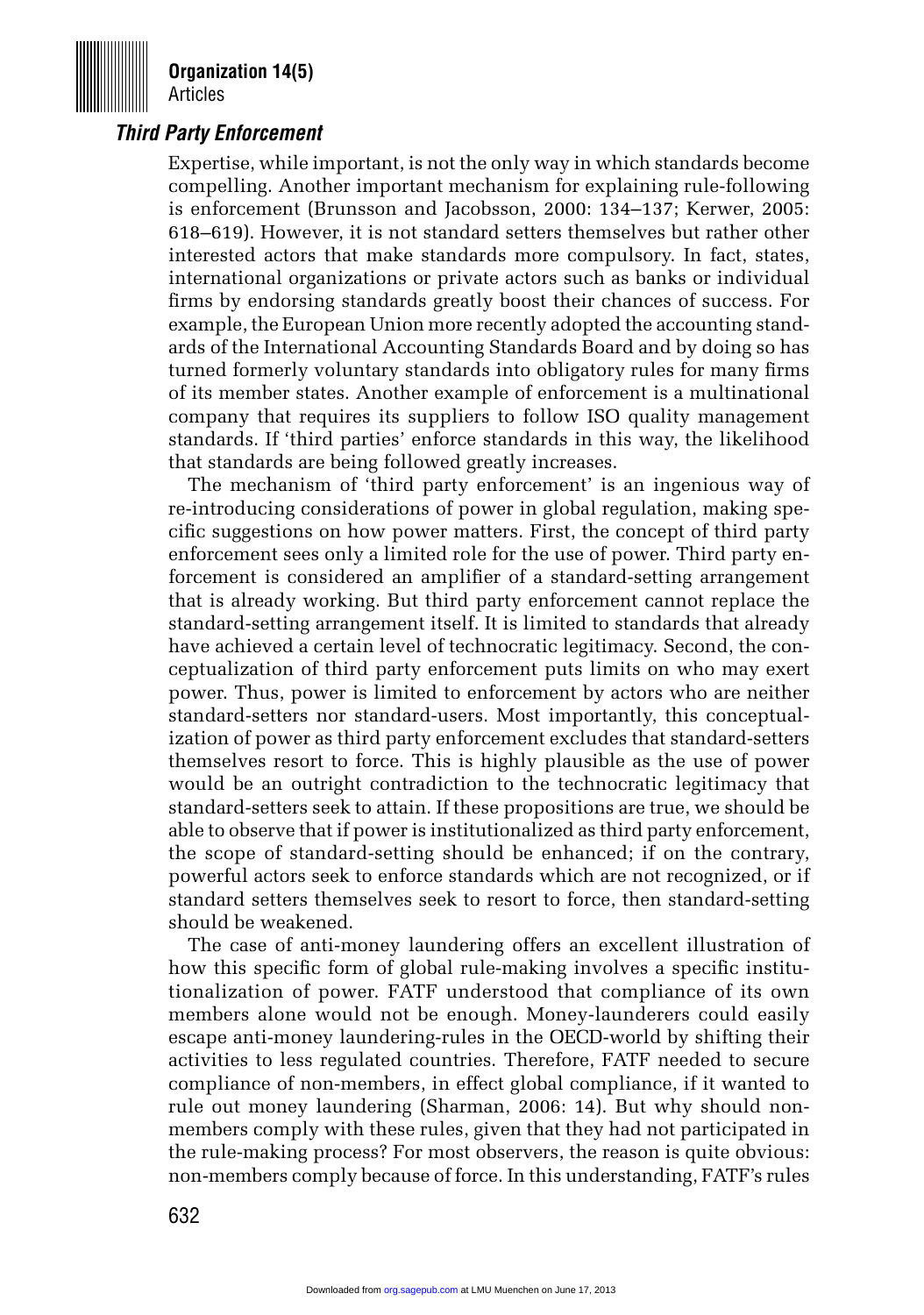

Rainer Hülsse and Dieter Kerwer

are voluntary only on paper. And indeed, there is evidence that supports this interpretation: in 1999, FATF decided to evaluate non-members' antimoney laundering-performance and, if necessary, take countermeasures against countries unwilling to co-operate. This more aggressive stance resulted in the publication of a black-list of 'Non-Cooperative Countries and Territories' (NCCT) in 2000.4 Should blacklisted countries fail to set up and implement anti-money laundering-policies, FATF threatened to encourage its members to apply sanctions, in particular to deny access to their financial systems (Kern, 2001: 243; Winer, 2002: 45). And coercion worked: when the black-list was first published, 15 countries were named and shamed, and another eight were added later. Most affected countries reacted quickly and adopted measures in line with FATF-standards. In 2006, the last two countries remaining on the list, Myanmar and Nigeria, were removed. FATF finds that 'overall, the NCCTs exercise has proved to be a very useful and very efficient tool to improve worldwide implementation of the FATF 40 Recommendations' (FATF, 2005). Adherence to the antimoney laundering-rules seems to follow the logic of power politics, with non-FATF-members having little other choice than taking over FATF's standards, as FATF-members' combined economic power by far outweighs that of non-members'. Non-members, to put it in a paradox, are forced to comply voluntarily. This explanation is prevalent in the literature (Drezner, 2005: 850–853; Kern, 2001: 243; Winer, 2002: 45).

But is compulsory power the whole story? The evidence looks certainly impressive: 21 countries on the black-list in 2001, with none remaining on the list today makes for a significant correlation between coercion and compliance. And there appears to be a causal relation between the two as well: black-listing changes a country's calculation of self-interest by increasing the costs of non-compliance. Hence one cannot deny that the black-list has enhanced compliance considerably. However, we would argue that it has only been an episode in the history of anti-money laundering, which is hardly typical for how FATF works. Not only did it arrive rather late on the scene (ten years after FATF's foundation), but also before long, it was abolished again. In 2002, only three years after its initiation, FATF decided to discontinue the practice of black-listing. The reason for this is that it threatened the legitimacy of FATF as a global regulator. Affected countries could argue that FATF as an exclusive club cannot legitimately interfere into their internal affairs in this direct way (Sharman, 2003: 8). This is an effective challenge to the mechanism because 'even coercive strategies like blacklisting and sanctions indirectly rely on third parties judging that such penalties and threats are fair and legitimate in order to be effective' (Sharman, 2003: 11). The IMF and the World Bank, with which the FATF had planned to co-operate (Holder, 2003: 378–379; Schott, 2003: X2–X6), were such doubtful third parties. Both demanded a suspension of the black-list as a precondition for becoming engaged in the fight against money laundering (Sharman, 2006: 21).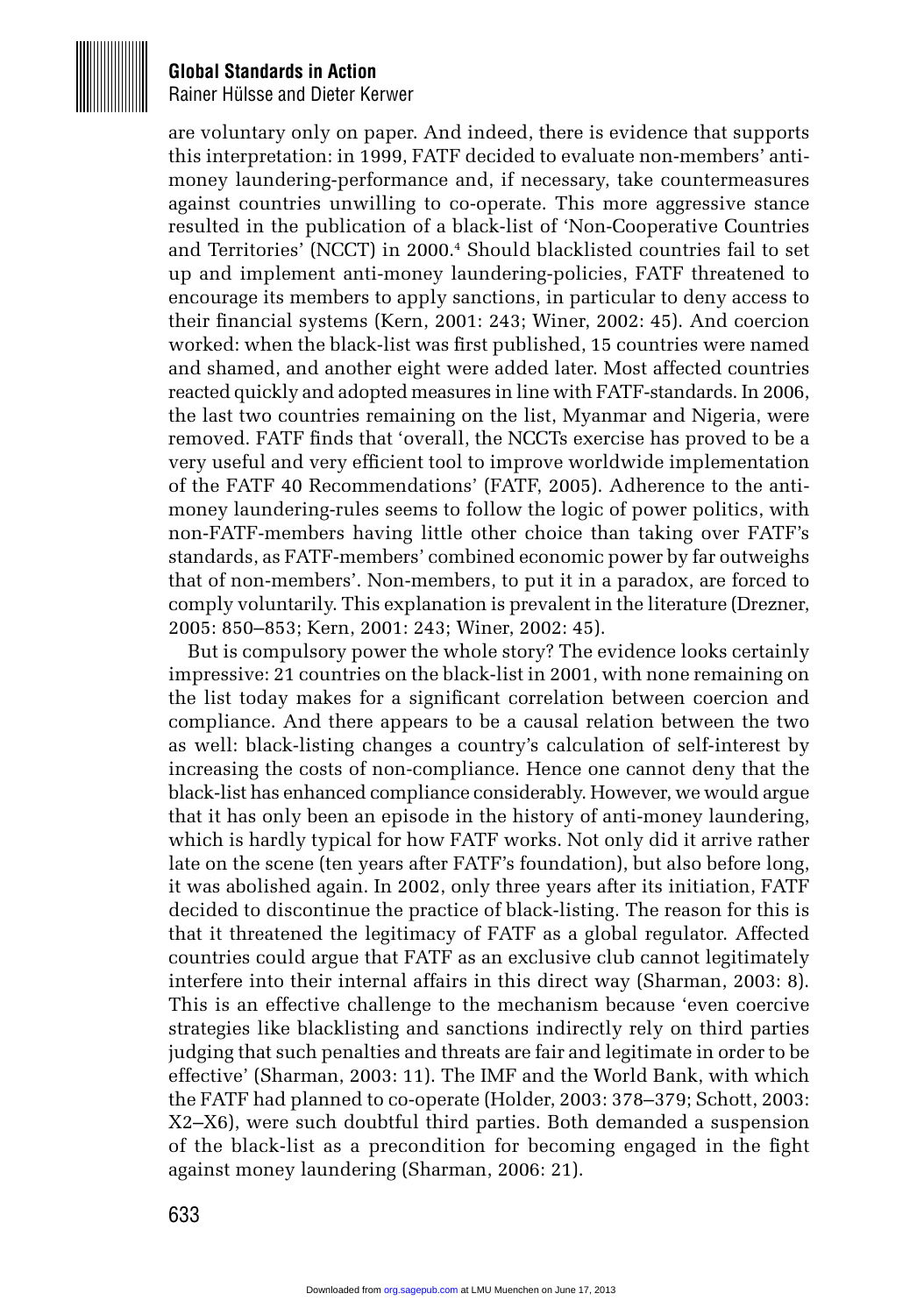

Thus, there is evidence for the fact that the choice to institutionalize rule-making as standard-setting allows for using power but also puts limits on possible ways of coercion. This is what the institutionalization of power means in a very classical sense: by subjecting power to certain rules, it becomes more limited but at the same time more effective. At least, the anti-money laundering standards should be more effective than gunboat diplomacy in the case of non-compliance.

Overall, the so far little regarded mechanism of third party enforcement is an interesting contribution to a research concern in the field of global regulation. As an antidote to an overly cosy image of global rule making as co-operative problem-solving exercises, in IR there has been a revival of interest in how power shapes global regulation (Barnett and Duvall, 2005; Millennium, 2005). One problematic tendency of this literature is to regard global regulation mostly as an instrument in the hands of powerful states. The organizational approach, in contrast, shows how in standardsetting the use of soft rules matters but is also limited. In this perspective, global regulation continues be a relevant object of study and not just an epiphenomenon of power.

# **Standards in Context**

More recently, the Stockholm framework on standardization has been extended by a consideration of how environmental factors can influence standard-setting strategies. Comparing the International Standard Organisation (ISO) and the International Accountancy Standards Committee (IASC), Tamm Hallström (2004) has shown that the two standard setters use quite different strategies to promote their standards. Both, the ISO and the IASC rely heavily on the quality of their standards and try to secure the quality not least by incorporating experts (output legitimacy). However, the IASC in addition continually demonstrates that the standards were also made in the correct way (input legitimacy).<sup>5</sup> Why is it that one standardsetter can do without participation of the standards' users, while the other standard-setter tries to enhance its legitimacy by allowing for participation? The answer given in Tamm Hallström's study is that this is an effect of different environments. While ISO standards address new issues, the IASC operates in a field with a long tradition of rule making by different actors. ISO operates in a 'technical environment' and IASC in an 'institutional environment'. While organizations operating in technical environments can legitimize themselves by their output only, institutionalized environments consist of norms that organizations also need to conform to (Powell and DiMaggio, 1991). Similarly, Tamm Hallström (2004) shows that standardsetters in a technical environment need to show *what* they do, while in an institutionalized environment they also need to show *how* they do it.

What are the consequences of this finding? The case of a standard-setter in a technical environment is rather unproblematic. It can focus on making its rules effective through expertise as it does not have to put up with demands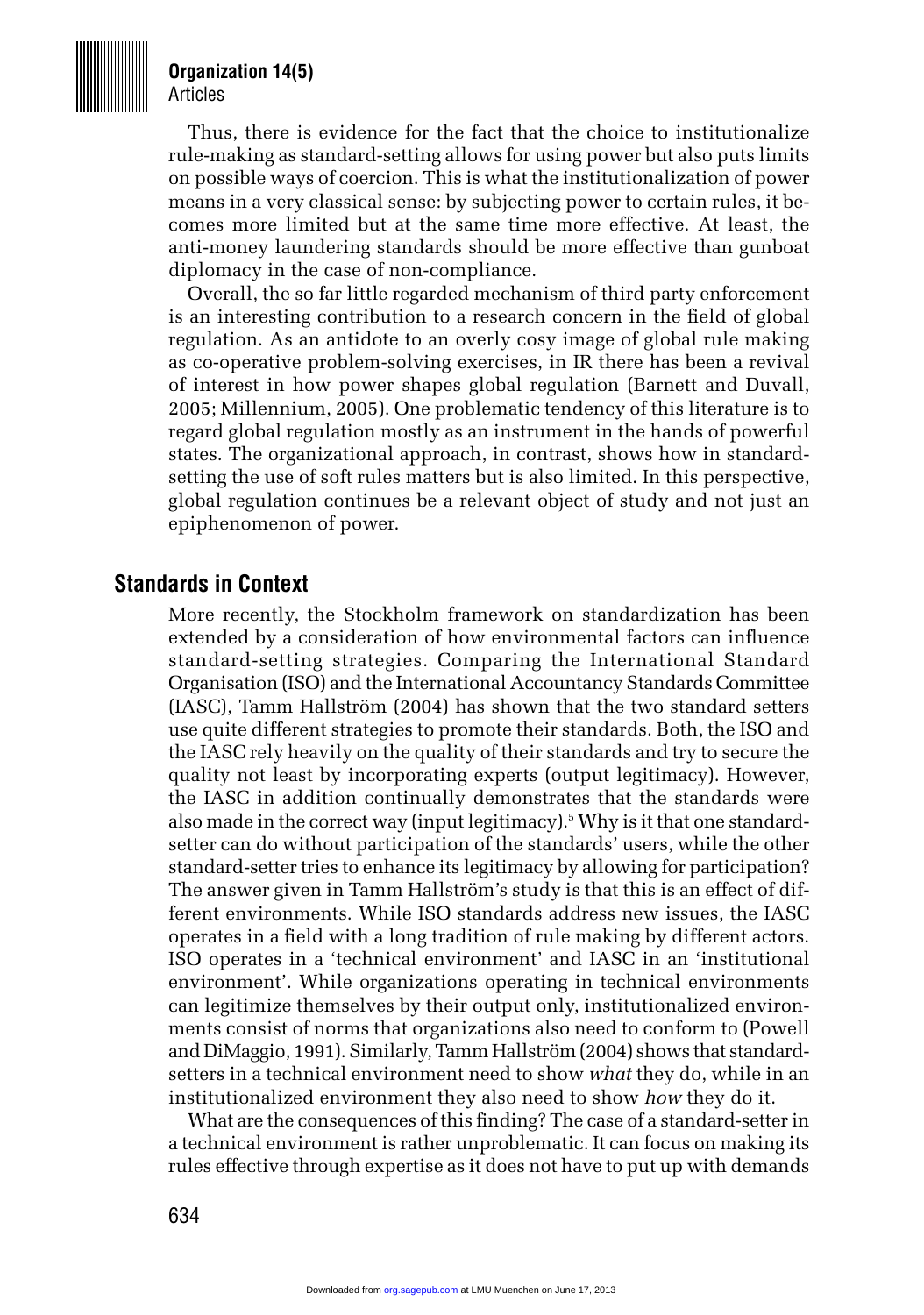

Rainer Hülsse and Dieter Kerwer

as to greater participation. However, standard setters in institutionalized environments find themselves in a contradictory situation (Tamm Hallström, 2004). On the one hand, they face the requirement to increase user participation. On the other hand, they have to secure the high quality of their standards by incorporating expertise. The two tasks, however, may be in conflict, as it cannot be expected that every user affected by standards will have the capability to design good standards. Standard-setters facing such a contradictory situation need to find ways to manage it, they need in one way or another balance between input- and output-legitimacy.

The money-laundering case serves as a good illustration for both these observations: it shows how standard-setters can escape the dilemma of global governance by choosing non-binding rules, but it also illustrates how—in some environments—they fail to do so. In an initial phase, the rulemakers did indeed operate in a technical environment. When established in 1989, FATF entered a field which did not exist before. Therefore, it was possible that only a small number of experts from a limited number of states drafted and published the 40 Recommendations designed to eradicate the practice. FATF as a rule-maker almost exclusively relied on output legitimacy, i.e. on the high problem-solving capacity of its rules.

However, in the mid-1990s, the environment of anti money laundering began to change. As more and more actors—private and public, national, transnational and international—populated the field of anti-money laundering, the context in which regulation took place was no longer purely technical. Rather, it showed signs of an institutional environment. And, much like the organizational approach would expect, FATF did adapt its rule-making style to the changing context. Instead of relying on expertise alone, it tried to enhance the participation of the various actors now active in the field. Regarding private actors, FATF, in 1996, initiated the Financial Services Forum, in which regulators consult with the affected financial industry (Reinicke, 1998: 160; Simmons, 2000: 255, Fn. 32). Also, during the latest review of the 40 Recommendations (2001–2003) the private sector was asked to contribute (FATF Annual Report, 2000–2001: 17) and FATF prides itself with having incorporated many suggestions from the financial industry into the final text of the revised Recommendations. (FATF 2002–2003: 4).

Regarding public actors, an exclusive FATF faced increasing dissatisfaction of the many countries which were not members of FATF and therefore could not participate in the making of the global anti-money laundering standards, but were still asked to comply. In order to mitigate its all too obvious legitimacy problem, FATF backed down from its highly exclusive membership-policy, according to which only OECD-countries were eligible to become members. In 1998, FATF decided 'to bring into FATF some additional strategically important countries' (FATF Annual Report, 1997–1998: 9). Since then, four new members—Argentina, Brazil, South Africa and Russia—have been accepted. Also, China and South Korea have been granted observer status, allowing them to participate at FATF's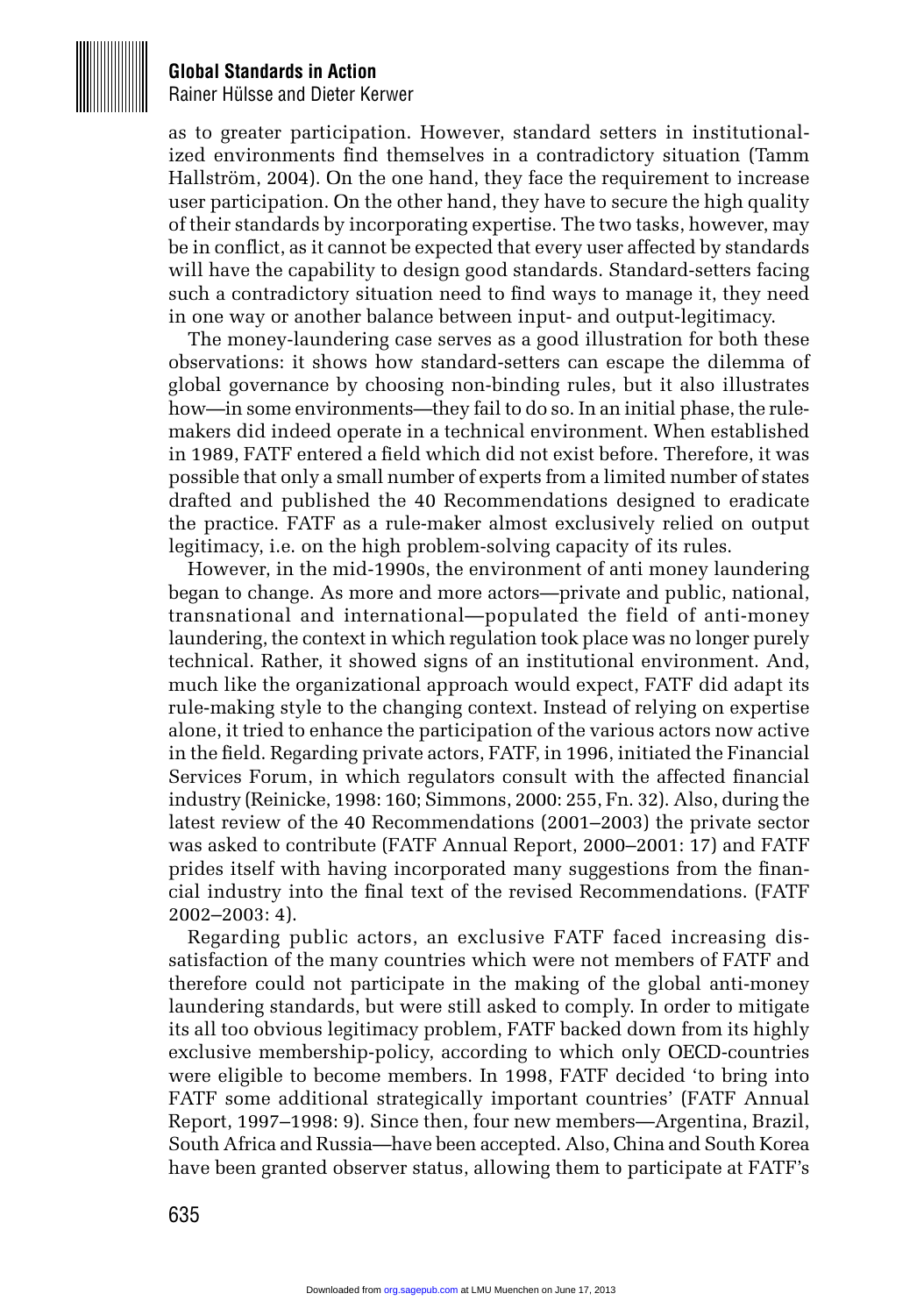

plenary meetings. Both countries are expected to become full members in the near future. And recently, India has applied for membership as well. Eventually then, the rule-making in the anti-money laundering field will be considerably more democratic than it used to be, as a far larger part of the world population will have a (theoretical) influence on the making of the rules they are affected by, e. g. when opening a bank account and asked for personal details. Still, the majority of states remains outside FATF and hence is not involved in the making of the standards. Yet FATF has taken measures for enhancing the participation of these countries as well. It supported the creation of autonomous regional anti-money laundering organizations called 'FATF-Style Regional Bodies' (FSRBs). Though the first of these FSRBs had been established already in the early 1990s, it was only in the new millennium that FATF took up this strategy again and pushed regions around the world to follow these early examples. This led to the establishment of several new FSRBs. Most recently, in June 2006, GIABA has been recognized as West Africa's anti-money laundering body, raising the total number of FSRBs to eight. The function of these regional anti-money laundering organizations is to devise local implementation strategies for FATF's money laundering standards through mechanisms such as self-assessments and peer reviews.

It cannot be denied that this trend towards more participation has its limits. Private actors may offer their views in the Financial Services Forum and comment on revised standards, but they do not have decision-making power. Similarly, non-member states' participation is limited in many respects: access to membership is restricted to a few countries deemed 'strategically important' and FATF emphasizes its intention to remain an exclusive organization (FATF Annual Report, 2003–2004: Annex p. 2). Moreover, the autonomy of the regional anti-money laundering organizations is limited. The FSRBs are formally independent international organizations, yet FATF heavily influences their operation by providing vital financial and technical assistance (for an example see Reinicke, 1998: 164). It pushes the FSRBs to endorse the 40 Recommendations rather than developing their own standards and ascertains that the FSRB's mutual evaluation mechanisms are in line with its own procedures (FATF Annual Report, 1996–1997: 23).

Against this background, the increased participation looks like mere window dressing, introduced by FATF to avoid the impression of riding roughshod over the autonomy of firms and the sovereignty of states. However, this interpretation is overblown: it neglects that chances for participation did increase over the course of FATF's existence. What is more, it neglects that enhanced participation does not only aim to increase input legitimacy (participation of those affected by rule-making) but also output legitimacy (participation by experts of all kinds). For example, the increasing participation of private actors will increase the chance that the rules become more effective. Also, states participating in the FSRBs are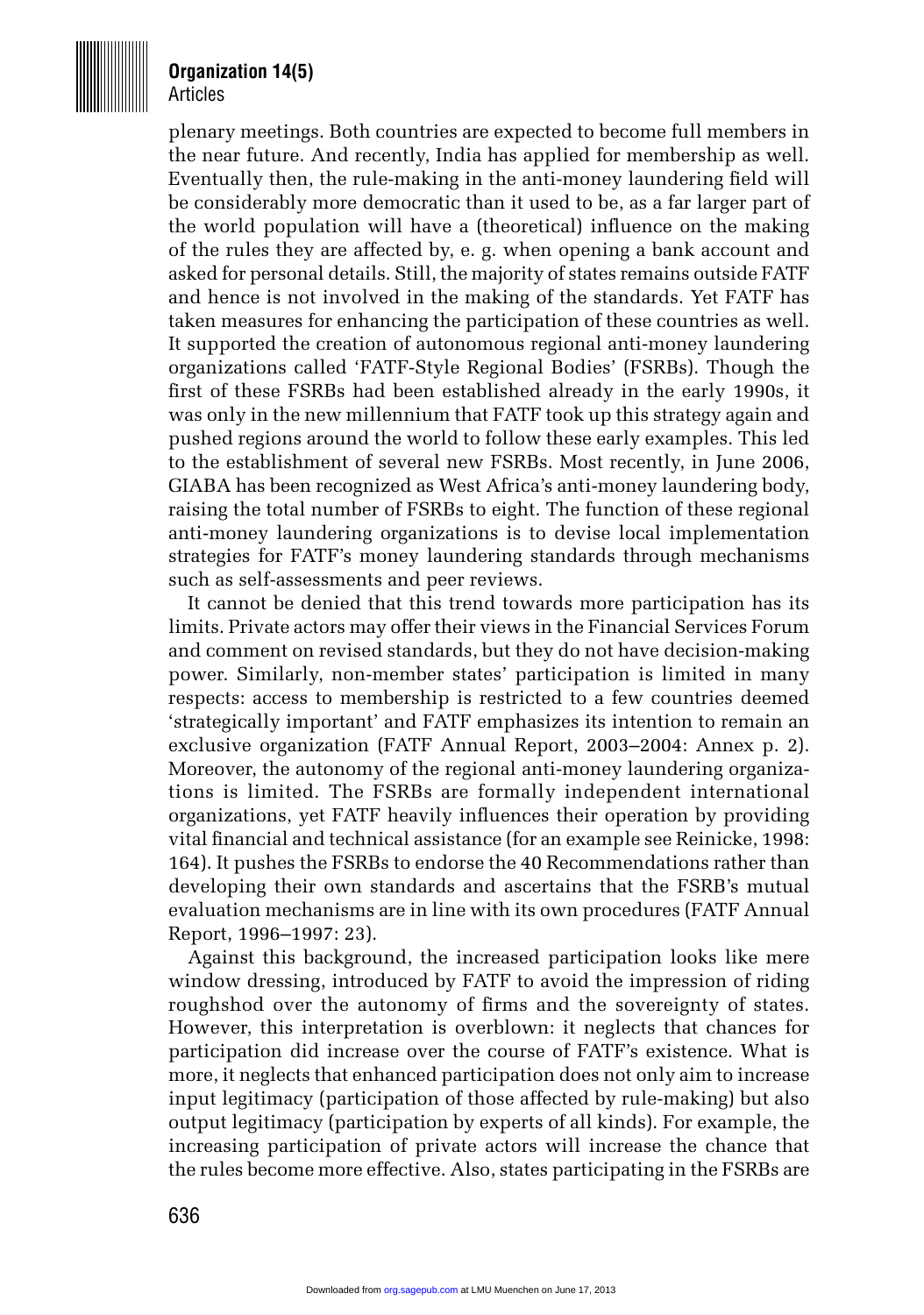

Rainer Hülsse and Dieter Kerwer

more likely to comply with and implement rules. From the perspective of the organizational approach featured here, the limitation of participation does make sense, as FATF tries to avoid a decision-making deadlock. By allowing for participation, but not for too much of it, FATF balances between input and output legitimacy.

While it appears as if FATF has actually found a balance between legitimacy and effectiveness, the very latest developments are perhaps indicative of FATF beginning to loose balance. FATF may soon count three more members—China, India and South Korea. Also, FATF has granted some FSRBs associate membership. This could in the future make it harder for FATF to agree on those standards experts suggest to be the most effective. FATF, it seems to us, will become a more political organization in the future, characterized by political bargaining and lowest common denominator solutions. Expertise will be considerably less important. The balance between effectiveness and legitimacy could be lost.

Tamm Hallström's extension of the original model of standardization addresses a topical issue in IR. One major problem observed by students of IR is that rule-making beyond the nation-state is becoming increasingly difficult. International rule-setters such as the UN, the WTO or the EU have difficulties revising old and making new rules. This problem is attributed to a governance dilemma (see e.g. Grande and Pauly, 2005). Usually, sovereign states are only willing to get involved in international rule-making, if they can veto any rules they dislike. In order that unanimity decision-making does not lead to decision-making deadlocks, multilateral institutions have had a small and homogenous membership. In short, they have been organized as exclusive 'clubs' (Keohane and Nye, 2002). However, the clubs have had difficulties in keeping their doors shut. In a shrinking world, more countries are likely to be affected by global problems and/or by the rules of the global rule-makers. Invoking the norm of democracy, which holds that those affected by a rule have a right in participating in the making of it, they demand access to international rule-making. But a larger and more heterogeneous membership jeopardizes the capacity of making rules. Overall, international rule-makers are thus confronted with a formidable dilemma: if they chose to remain exclusive clubs, they will be undemocratic, if they chose to become inclusive forums, they will be ineffective (see Dahl, 1994; Scharpf, 1999).

The organizational approach, by virtue of highlighting the prevalence of voluntary rules, questions whether the dilemma is relevant to all global regulators. A global governance dilemma only arises for regulators thriving for binding rules. Only under this condition will rule takers find it harder to ignore them and therefore demand more participation. If regulators use standards, rule-takers can more easily evade them and are therefore less likely to demand participation. One important implication of this approach is thus that standards are a way for regulators to avoid the dilemma of global governance. At the same it also alerts us that the viability of this escape route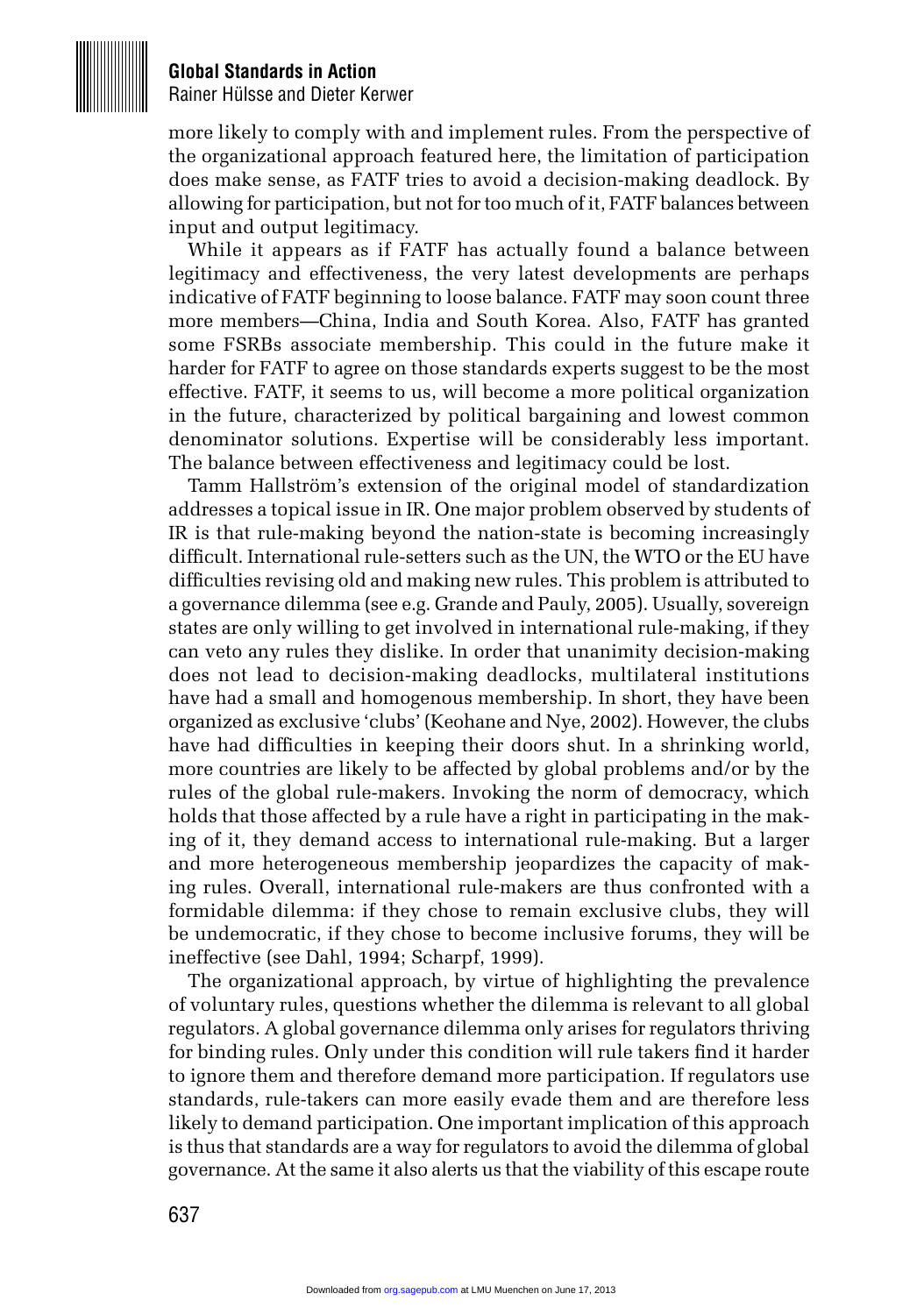

depends on the environments in which regulators operate. In institutionalized environments, regulators using standards are likely to encounter the same dilemma as regulators using hard law.

# **Standards in Demise?**

As we are witnessing a transformation of governance beyond the state, the Stockholm School helps us understand what exactly is going on. Most importantly, it teaches us that voluntary rules are characteristic of the new form of global governance and it explains how such rules can become consequential despite their voluntary nature.

The approach challenges the status quo of the IR perspective on global rule-making in a number of ways. By suggesting that the trend towards voluntarism is a shift to a form of governance in its own right it challenges the common view in IR that voluntary rules are only a derivative of binding rule-making by law. By arguing that the influence of standards is due to expertise, it challenges IR's ideas about compliance: not so much the force of material sanctions (as rationalist approaches would have it) and not the better argument (the constructivist view) make rule-takers follow the rules, but the incorporation of expertise. At first glance, this might look like an approach that ignores the role of power, a reason why IR-scholars would most likely dismiss it as being irrelevant for studying global politics. However, we have shown that the opposite is true. In fact, this organizational approach enables us to see the smart ways by which power is being played out in the global realm. It is not just the use of rather unsophisticated means of coercion such as threats or material sanctions we encounter in global rule-making; power is also exerted in a disciplined way. Lastly, this also questions whether the global governance dilemma, taken pretty much as a given by students of IR, really exists. In fact, it suggests there is a solution to this dilemma. Due to the voluntary nature of standards, it is possible to keep decision-making exclusive or to structure participation in such a way as to avoid decision-making deadlocks. Yet, we will argue below that this may not be the end of the story.

To illustrate our theoretical argument we have referred to the international efforts to combat money laundering. This is a good example with which to show that non-binding rules are all but a marginal phenomenon, because from an IR-perspective one would expect this to be a highly securitized issue where only binding rules can be successful. Yet, beyond providing us with some empirical flesh, the money laundering case has proven highly interesting for another reason: it not only shows that organizational theory takes us a long way to understanding global governance and thus challenges conventional approaches in IR, but it also confronts the organizational approach with a considerable challenge: our empirical evidence suggests that perhaps the solution to the governance dilemma offered by the Stockholm School is not very sustainable. It may be a viable strategy in the short term to simply make voluntary rather than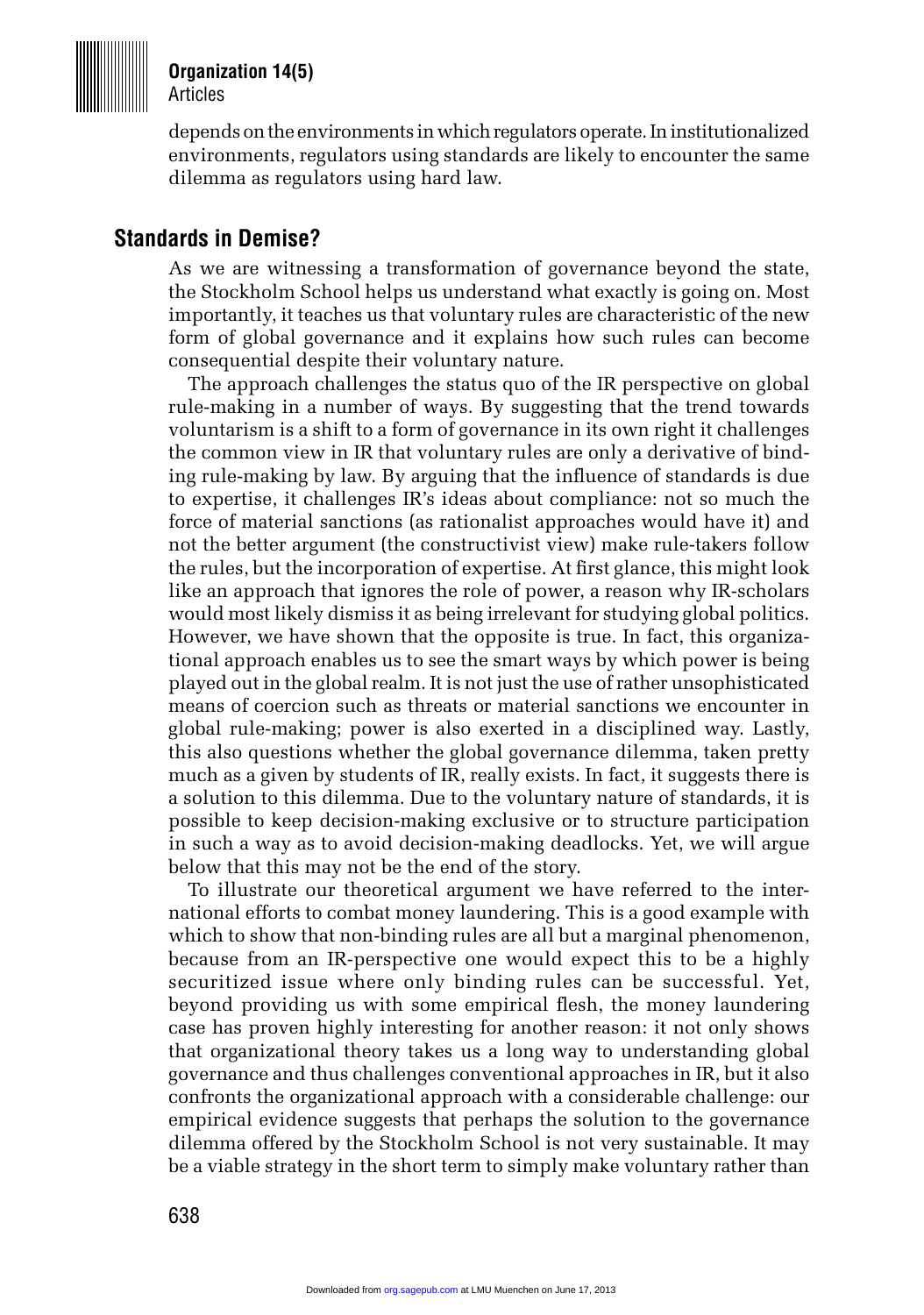

Rainer Hülsse and Dieter Kerwer

binding rules, but it seems that in the long term the global governance dilemma strikes back. FATF started out as an exclusive club in order to establish strong standards. Once these standards have become widespread, users demanded more participation. This forced the standard-setter to balance between input and output legitimacy. While it appears that FATF for some time has managed to keep the balance, latest developments indicate that the balance will eventually tip towards input legitimacy.

Should this impression be confirmed by future developments, the framework of the Stockholm School needs to be extended. We suggest conceptualizing standards as following a life cycle: they start out as highly effective rules based on expertise, then become more legitimate by allowing for a limited degree of standard user participation while retaining their earlier effectiveness, until finally participation will increase to an extent where the standards' quality goes down and effectiveness decreases. Such an extension would certainly be useful for IR-scholars, as they would then understand not only why international regulators increasingly rely on voluntary rules, but also why this strategy may fail.

#### **Notes**

We thank the editors of this special issue as well as three anonymous reviewers for their helpful comments. Earlier versions of this text have been presented at a meeting of the 'Ad-hoc Gruppe Internationale Politische Ökonomie' at the German Political Science Association conference in Münster 2006 and in the colloquium on International Relations at the University of Munich, chaired by Christopher Daase. We acknowledge the helpful input from these discussions. The empirical research, on which this article partly draws, has been carried out in the context of a research project on 'Globalisation and the Future of the Nation-State' (Sonderforschungsbereich 536, Deutsche Forschungsgemeinschaft) under the auspices of Edgar Grande.

- 1 For general accounts of FATF see, for example, Kern (2001), Johnston and Lim (2002), and Tranøy (2002); for a political science approach to anti-money laundering see Helleiner (2002), Simmons (2000), Williams and Baudin-O'Hayon (2002).
- 2 http://www.fatf-gafi .org (accessed March 15, 2007).
- 3 With respect to FATF members, FATF's rule-making activities should be analysed within a theory of meta-organizations rather than standard-setting (see Ahrne and Brunsson, 2005).
- 4 For an overview of the NCCT-process see FATF's NCCT-website: http://www. fatf-gafi .org/pages/0,2966,en\_32250379\_32236992\_1\_1\_1\_1\_1,00.html (accessed March 15, 2007). This site gives a general description of the process and provides access to the NCCT-reports.
- 5 For the distinction between input and output legitimacy see Scharpf (1999).

### **References**

Abbott, K. W. and Snidal, D. (2000) 'Hard and Soft Law in International Governance', *International Organization (Special Issue on Legalization and World Politics)*  54(3): 421–56.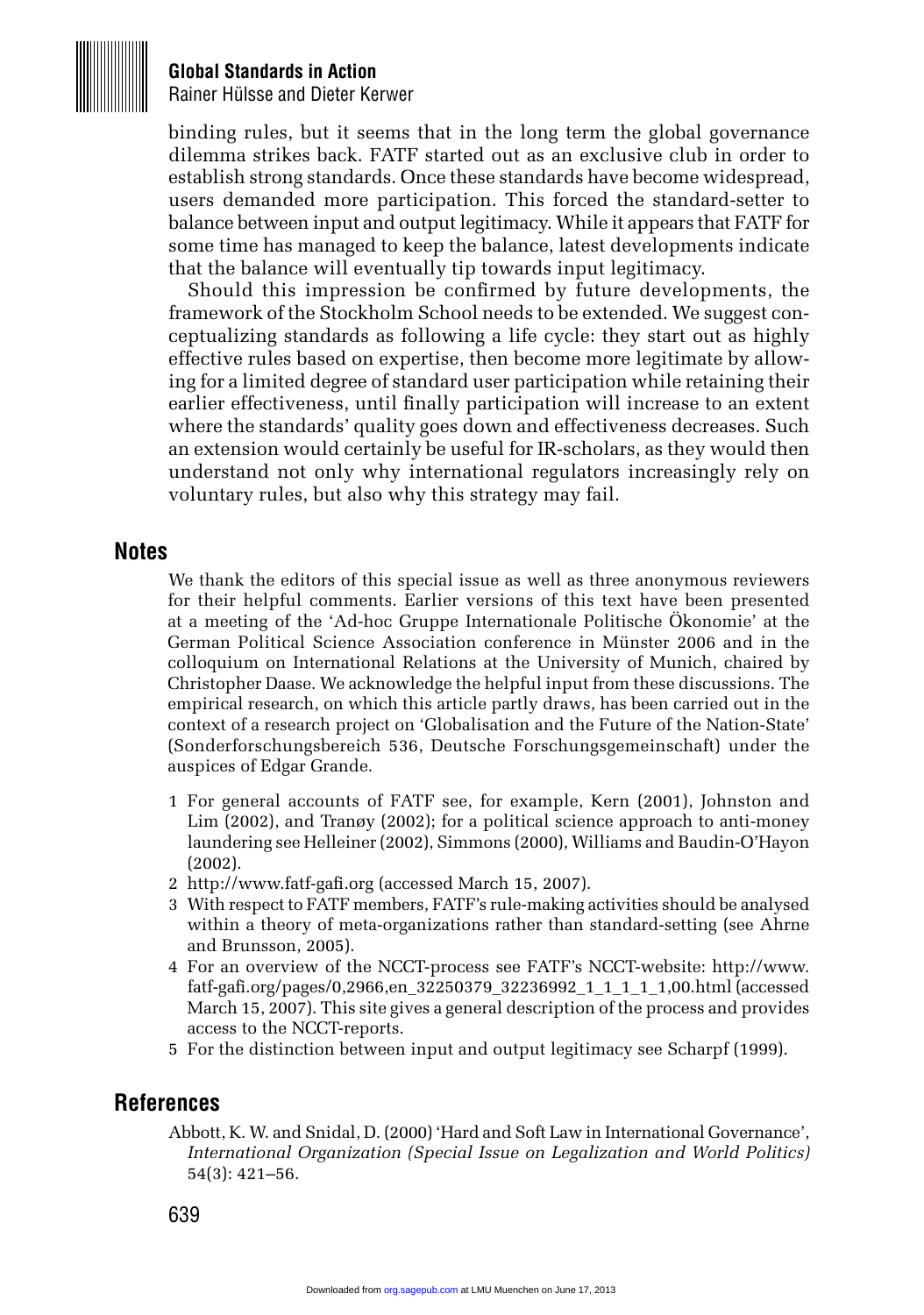

- Adler, E. and Haas, P. M. (1992) 'Conclusion: Epistemic Communities, World Order, and the Creation of a Reflective Research Programme', *International Organization (Special Issue on Knowledge, Power and International Policy Coordination)*  46(1): 367–90.
- Ahrne, G. and Brunsson, N. (2004) 'Soft Regulation from An Organizational Perspective', in U. Mörth (ed.) *Soft Law in Governance and Regulation: an Interdisciplinary Analysis*, pp. 171–90. Cheltenham: Edward Elgar.
- Ahrne, G. and Brunsson, N. (2005) 'Organizations and Meta-Organizations', *Scandinavian Journal of Management* 21(4): 429–49.
- Barnett, M. and Duvall, R., eds (2005) *Power in Global Governance.* Cambridge: Cambridge University Press.
- Boli, J. and Thomas, G. M. (1999) *Constructing World Culture: International Nongovernmental Organizations since 1875*. Stanford, CA: Stanford University Press.
- Brunsson, N. (1999) 'Standardization as Organization', in M. Egeberg and P. Laegreid (eds) *Organizing Political Institutions: Essays for Johan P. Olsen*, pp. 109–28. Oslo: Scandinavian University Press.
- Brunsson, N. and Jacobsson, B. and associates, eds (2000) *A World of Standards*. Oxford: Oxford University Press.
- Brunsson, N. and Jacobsson, B. (2000) 'Following Standards', in N. Brunsson, B. Jacobsson and associates (eds) *A World of Standards*, pp. 127–37. Oxford: Oxford University Press.
- Cashore, B. (2002) 'Legitimacy and the Privatization of Environmental Governance: How Non-State Market-Driven (NSMD) Governance Systems Gain Rule-Making Authority', *Governance* 15(4): 503–29.
- Dahl, R. A. (1994) 'A Democratic Dilemma: System Effectiveness versus Citizen Participation', *Political Science Quarterly* 109(1): 23–34.
- Djelic, M.-L. and Sahlin-Andersson, K., eds (2006) *Transnational Governance: Institutional Dynamics of Regulation*. Cambridge: Cambridge University Press.
- Drezner, D. (2005) 'Globalization, Harmonization, and Competition: The Different Pathways to Policy Convergence', *Journal of European Public Policy* 12(5): 841–59.
- Drori, G. S., Meyer, J. W. and Hwang, H. (2006) *Globalization and Organization: World Society and Organizational Change*. Oxford: Oxford University Press.
- Financial Action Task Force (FATF) (2005) *Annual and Overall Review of Non-Cooperative Countries or Territories* (June 10, 2005), http://www.fatf-gafi .org/ dataoecd/41/26/34988035.pdf; accessed June 20, 2006.
- Financial Action Task Force (FATF) *Annual Report*, various years.
- Grande, E. and Pauly, L., eds (2005) *Complex Sovereignty: Reconstituting Political Authority in the Twenty-First Century*. Toronto: University of Toronto Press.
- Helleiner, E. (1999) 'State Power and the Regulation of Illicit Activity in Global Finance', in R. Friman and P. Andreas (eds) *The Illicit Global Economy and State Power*, pp. 53–90. Lanham, MD: Rowman and Littlefield.
- Helleiner, E. (2002) 'The Politics of Global Financial Regulation: Lessons from the Fight Against Money Laundering', in J. Eatwell and L. Taylor (eds) *International Capital Markets: Systems in Transition*, pp. 177–204. Oxford: Oxford University Press.
- Holder, W. (2003) 'The International Monetary Fund's Involvement in Combating Money Laundering and the Financing of Terrorism', *Journal of Money Laundering Control* 6(4): 383–87.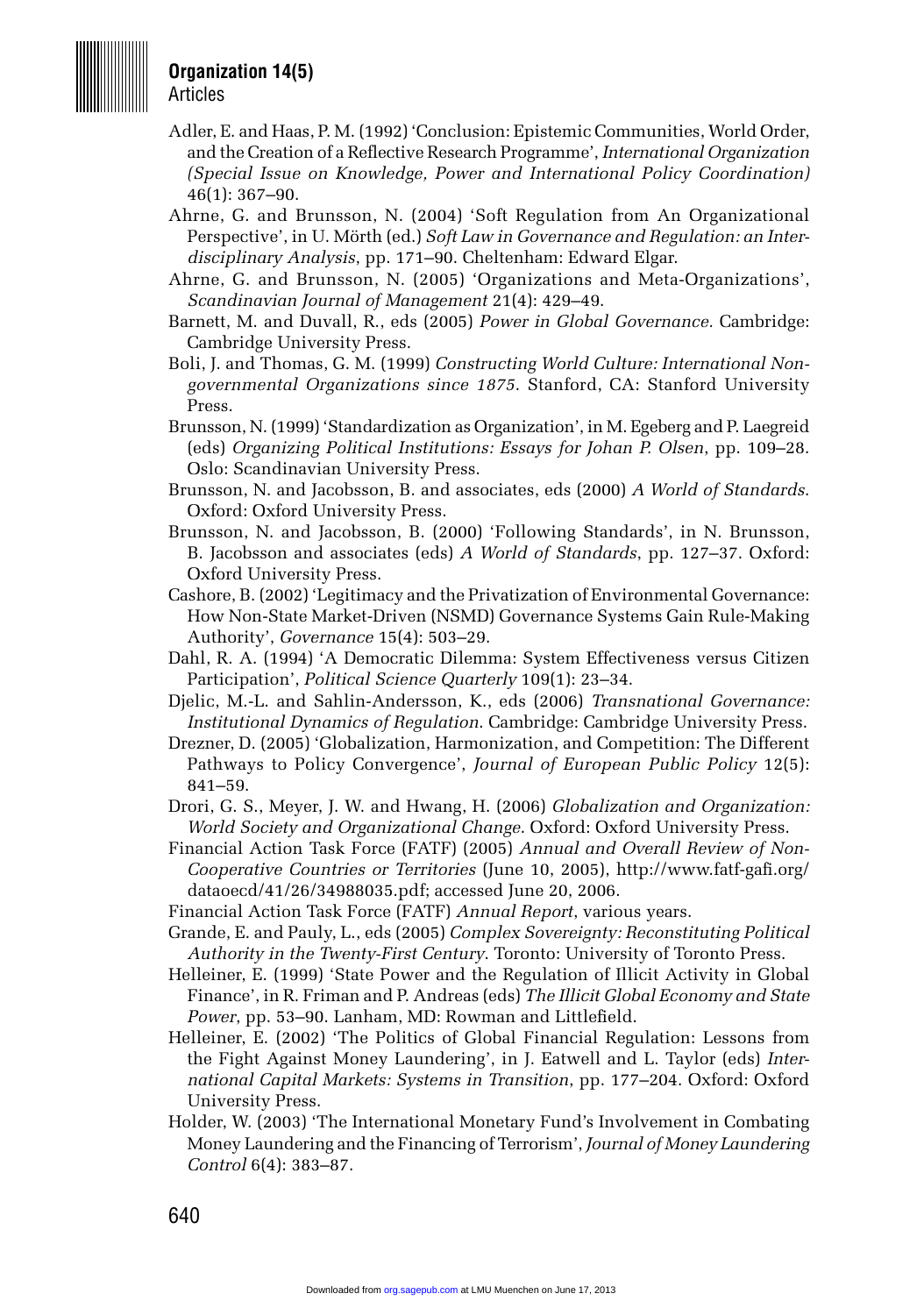

Rainer Hülsse and Dieter Kerwer

- Jacobsson, B. (2000) 'Standardization and Expert Knowledge', in N. Brunsson and B. Jacobsson and associates (eds) *A World of Standards*, pp. 40–49. Oxford: Oxford University Press.
- Johnston, J. and Lim, D. (2002) 'Money Laundering: Has the Financial Action Task Force Made a Difference?', *Journal of Financial Crime* 10(1): 7–22.
- Keohane R. and Nye, J. (2002) 'The Club Model of Multilateral Cooperation and Problems of Democratic Legitimacy', in R. Keohane (ed.) *Power and Governance in a Partially Globalized World*, pp. 219–44. London: Routledge.
- Kern, A. (2001) 'The International Anti-Money-Laundering Regime: The Role of the Financial Action Task Force', *Journal of Money Laundering Control* 4(3): 231–48.
- Kerwer, D. (2002) 'Standardising as Governance: The Case of Credit Rating Agencies', in A. Héritier (ed.) *Reinventing European and International Governance*, pp. 293-315. Lanham, MD: Rowman and Littlefield.
- Kerwer, D. (2004) 'Banking on Private Actors: Financial Market Regulation and the Limits of Transnational Governance', in A. Héritier, M. Stolleis and F. Scharpf (eds) *European and International Regulation after the Nation-State: Different Scopes and Multiple Levels*, pp. 205–24. Baden-Baden: Nomos.
- Kerwer, D. (2005) 'Rules that Many Use: Standards and Global Regulation', *Governance* 18(4): 611–32.
- Levi, M. and Gilmore, W. (2002) 'Terrorist Finance, Money Laundering and the Rise of Mutual Evaluation: A New Paradigm for Crime Control', in M. Pieth (ed.) *Financing Terrorism*, pp. 87–114. Dordrecht: Kluwer Academic Publishers.
- Meyer, J. W., Boli, J., Thomas, G. M. and Ramirez, F. O (1997) 'World Society and the Nation-State', *American Journal of Sociology* 103(1): 144–81.
- *Millennium: Journal of International Studies* (2005) Special Issue on Facets of Power 33: 3.
- Mörth, U., ed (2004) *Soft Law in Governance and Regulation: An Interdisciplinary Analysis*. Cheltenham: Edward Elgar.
- Müller, H. (1994) 'Internationale Beziehungen als kommunikatives Handeln: Zur Kritik der Utilitaristischen Handlungstheorien', *Zeitschrift für Internationale Beziehungen* 1(1): 15–44.
- Powell, W. and Di Maggio, P., eds (1991) *The New Institutionalism in Organizational Analysis*. Chicago, IL: University of Chicago Press.
- Princen, S. (2006) *Governing Through Multiple Forums: The Global Safety Regulation of Genetically Modifi ed Crops and Foods*. Houndmills: Palgrave.
- Raustiala, K. and Slaughter, A.-M. (2002) 'International Law, International Relations and Compliance', in W. Carlsnaes, T. Risse and B. Simmons (eds) *Handbook of International Relations*, pp. 538–58. London: Sage.
- Rawlings, G. and Unger, B. (2005) *Competing for Criminal Money*. Utrecht: Utrecht School of Economics.
- Reinicke, W. (1998) *Global Public Policy: Governing without Government*. Washington, DC: Brookings Institution Press.
- Risse, T. (2002) 'Transnational Actors and World Politics', in W. Carlsnaes, T. Risse and B. Simmons (eds) *Handbook of International Relations*, pp. 255–74. London: Sage.
- Sansonetti, R. (2000) 'The Mutual Evaluation Process: A Methodology of Increasing Importance at International Level', *Journal of Financial Crime* 7(3): 218–26.
- Scharpf, F. (1999) *Governing in Europe: Effective and Democratic?* Oxford: Oxford University Press.